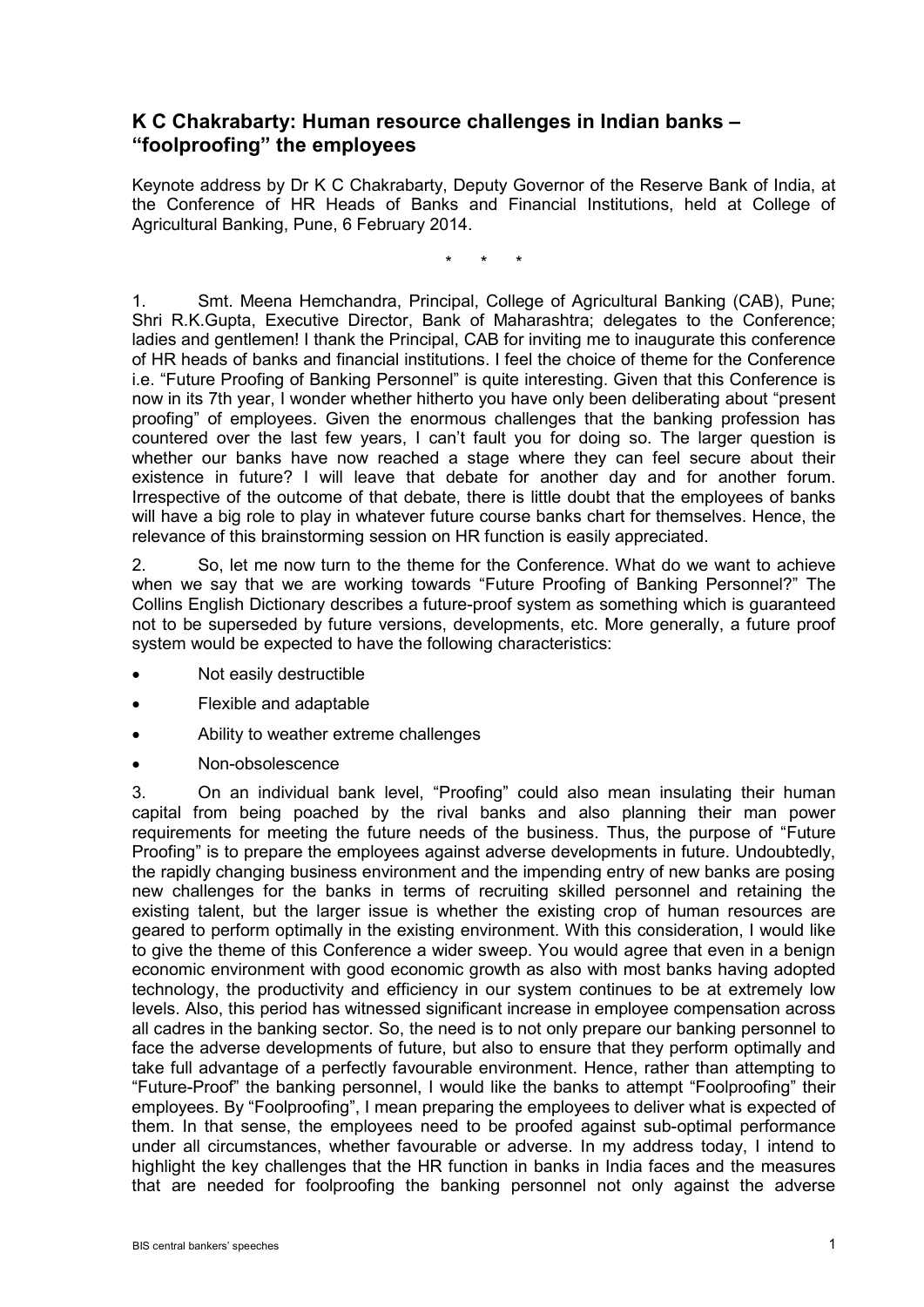developments but also adequately equip them to perform to their optimal potential in the "Business as Usual" conditions.

### **Human Resource Management (HRM) in Indian banks**

4. HRM can essentially be summarized as a function that entails "planning, organizing, directing and controlling of activities relating to the development of employees in terms of enabling them to acquire competencies needed to perform their present and future jobs with ease and enthusiasm". The HR function in banks is no different from that in other organizations. It is a continuous process that seeks to ensure the development of employee competencies, dynamism, motivation and effectiveness, in a systematic and planned manner. It also deals with bringing about improvements in physical capacities, relationships, attitudes, values, knowledge and skills of the employees for achieving the objectives for which the bank stands. If you ask me how the HR function has fared against the expectations, my unqualified answer would be that they have failed miserably. Part of it, especially in the case of Public Sector Banks (PSBs), can be blamed on the quality and competence of people that manage the HR function in these institutions. Quite often, the officials in HR departments virtually have no expertise or training in HR management and they land there more as a matter of providence than by design. The failure of the HR personnel in the banks and its impact on their performance has also got partly masked due to lack of competition in the banking segment.

5. In fact, until the opening of the economy in the early 90s, the banks in India generally neglected the human resource function. As I mentioned earlier, this apathy may largely be attributed to lack of competition and abundance of available opportunities which kept the banking sector profitable without breaking much sweat. Even after opening up of the sector, the Government control initially kept the wages under control. As availability of new jobs in other sectors in the post-liberalized economy improved, the banking sector started feeling the pinch. Further, with the entry of new players in the banking sector armed with innovative products, the system as a whole and the older banks in particular started to face a widening gap in skill sets of human resource. The new Private Sector Banks and Foreign Banks had a head start over their PSB peers as on the back of a market related compensation structure, coupled with technology-supported delivery processes; they were able to acquire younger and more talented staff with newer skills and competencies. The older banks, on the contrary, had to compete with the newer players with a huge baggage of disadvantages. The PSBs also lost trained man power to the newer banks due to attractive compensation structure and better career progression opportunities. It is against this backdrop that HR function in banking sector has not only assumed utmost significance but is also faced with myriad challenges that we would discuss.

## **Foolproofing employees: HR challenges**

### *Defining job roles*

6. Having set the broader context, let me now turn to specifics. What are the HR challenges in the banking sector and how can we "foolproof" our employees? In all my interaction with HR professionals in banks, I am told that lack of people is the biggest challenge. Obviously, finding enough people in one of the most populous nations in the world cannot be a challenge. So, what they actually mean is that they are saddled with too many non-performers.

7. This brings me to the first step that I would suggest the banks to initiate towards making their employees "Foolproof" and I begin by asking a few fundamental questions: "Do you know how many people you need for carrying out all activities in your bank? Have you done a detailed analysis of roles and responsibilities of each individual in your respective banks? More crucially, do all desks have a job profile?" At least in the banks that I have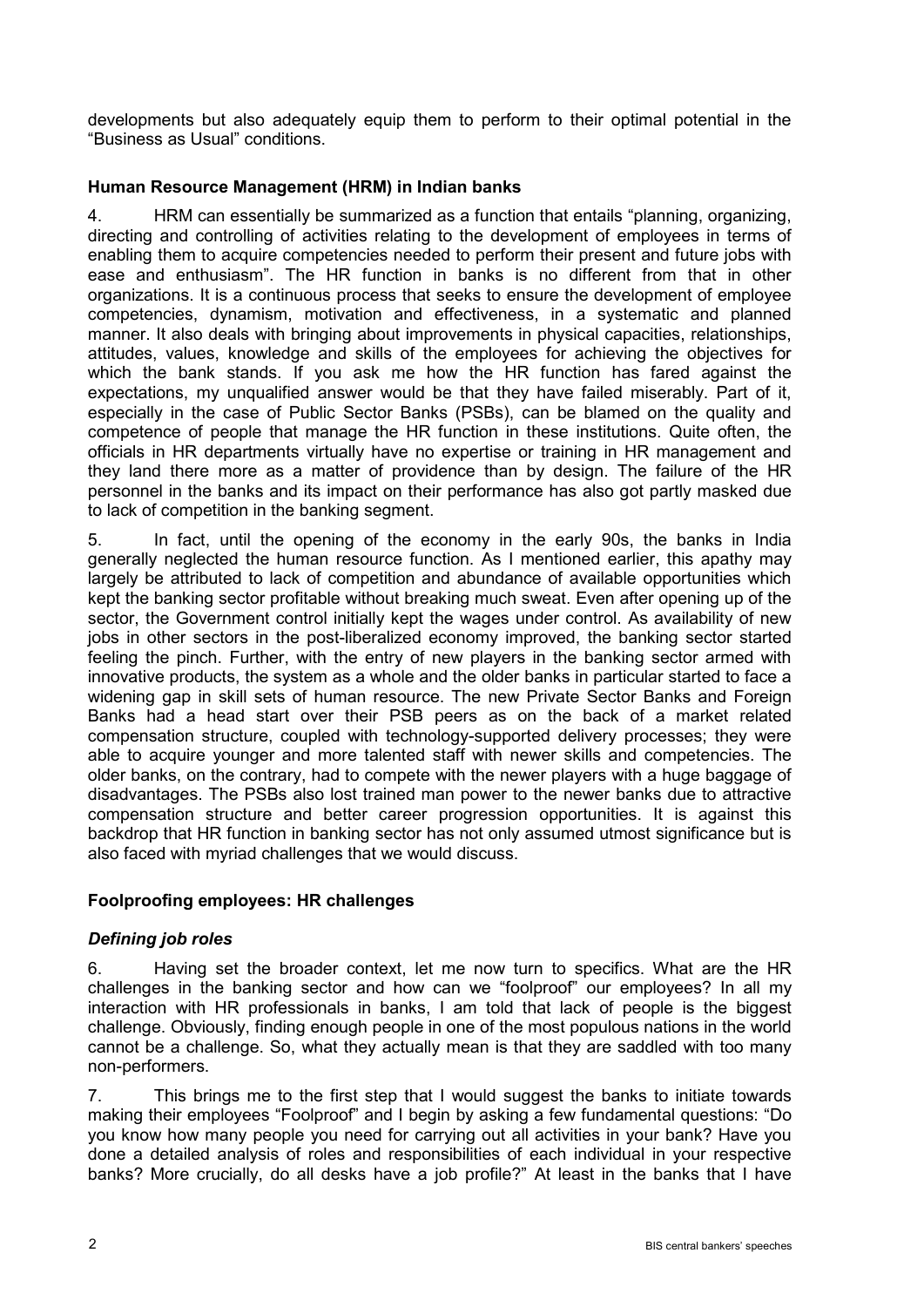worked I have not seen a detailed job role of each individual or a job profile of each desk. Unless you do that, I am not sure how you can be sure of the number of people that you need. Defining job role of each desk would also enable an assessment of the skill sets required to man that desk. Thus, it would also help the HR in mapping each desk function to the available manpower by imparting training to the existing staff or by recruiting appropriate people with the desirable skill sets. Also, unless you have a detailed job role for each individual how can you make a fair assessment of whether your people are performing or not? I will return to the subject of employee performance measurement in a little while. So, the first task for all of you is to define the job prolife for each desk. Believe me, the exercise could throw up some surprising outcomes as it might highlight the redundancies you have in certain job profiles.

#### **Performance Measurement System**

8. Let me now come to the second area which needs a thorough overhaul in most, if not all banks – the employees' performance measurement system. Incentivizing talent with fairness and transparency is a key objective of HR managers and the goal of the promotion policy of every organization. A transparent performance management process enhances the abilities and morale of the human resource. As a part of the Top Management in all banks, wherever I have worked, I have faced a typical situation at the conclusion of every promotion exercise. Invariably, I hear from my HR department, that few people are "promotable" but not "postable" and then there are certain others who are "postable" but not getting promoted. The reason for emergence of such a situation is the faulty Performance Management System (PMS) that we have in the banks. The PMS is highly subjective or impressionistic and quite often determined by factors other than actual performance at the work place. In fact, I observe that performance rating of a big majority of the employees falls in the top quartile. But the HR continues to complain about not having adequate number of good people. This dichotomy highlights the failures of the existing PMS in banks.

9. So, as I mentioned before, the way to make the PMS work, is to make it as objective an assessment as possible. We need to identify upfront the performance benchmarks for each individual and their performance and rating should follow from there. The objectivity in the PMS system would instill more discipline in the way performance is judged across banking system today and enable the banks to devise their reward and motivations schemes accordingly. A related question is how do you deal with the non-performers? I have seen banks with list of top performers but I haven't seen any bank having a list of top nonperformers. There could be major potential gains from improving the performance of the top non-performers. An objective PMS will enable you to design your training and development programme based on the individual's strength and weakness. The point I am trying to make is unless you put in place an objective performance management system, you would not be able to improve people and bring in a system of accountability.

10. In the context of promotions, I have a question. Why do you need a grade/scale concept? Why people should move up vertically in the banks? Why can't they seek employment elsewhere if they need promotion and then come back to the same bank at a higher level? It is quite common in the private sector, why can't we have the same in public sector as well.

### **Training and development**

11. Let me now turn to third challenge that the banks need to overcome for Foolproofing their employees which is training & development. In fact, training and development remains one of the most maligned aspects of HR management in banks. I have observed utter disregard in the way employees are sent for training. Neither there is an earnest attempt made to assess the utility of training for the employee nor is there any exercise to map the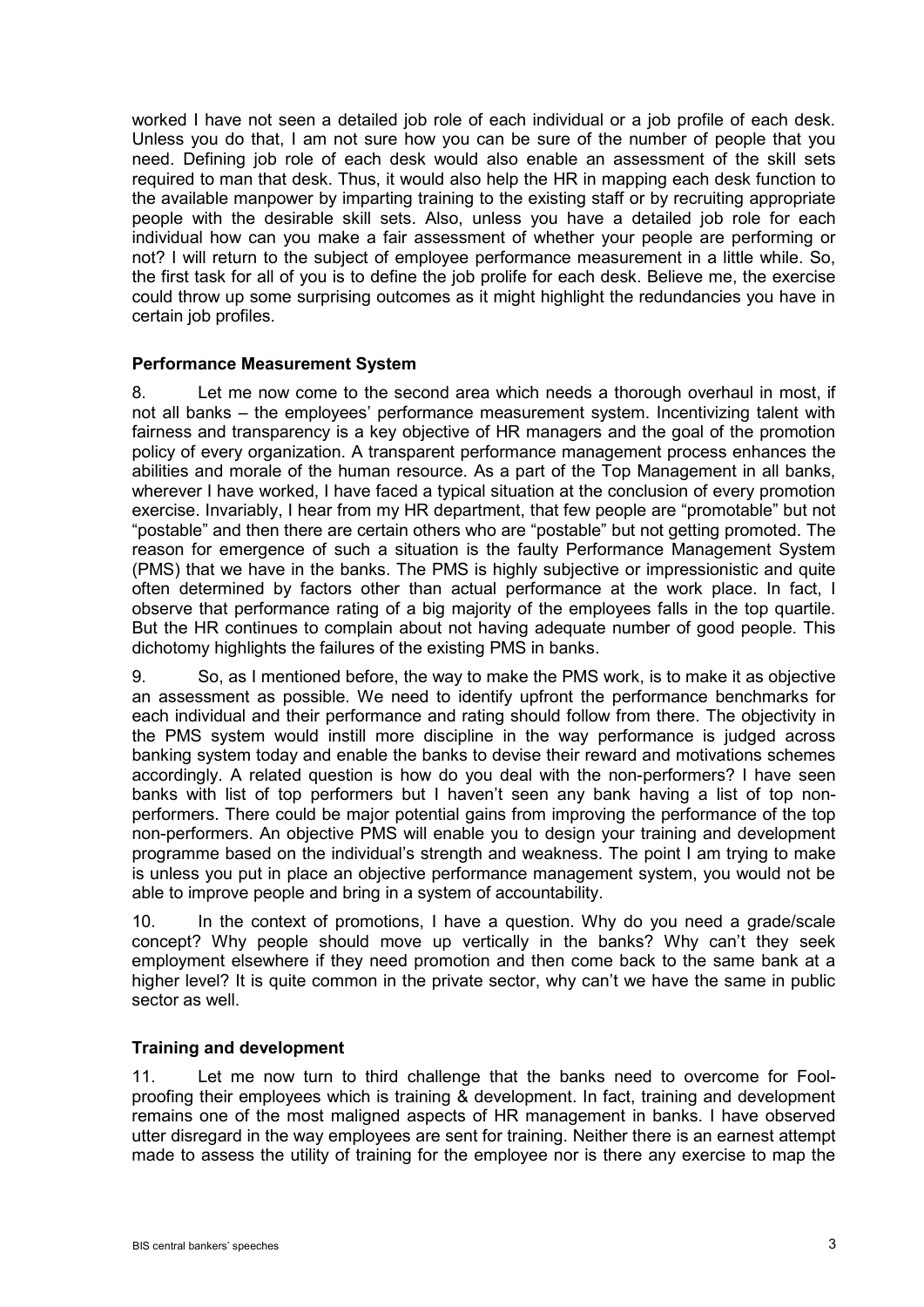training needs of the individuals on the basis of their core competencies or their placement. This, again is partly on account of lack of a definitive job profile for each functional area.

12. Another important area pertaining to training is behavioral i.e. the attitude part. Behavioral training focuses on exploring the unknown and hidden potential of our human resource, which we call as human capital. With most banks now adopting modern technology, including new delivery channels; technology no longer remains a major differentiator among banks. You must remember that the key differentiator amongst the banks in the decade ahead will be the ability to harness the human capital and building a competitive advantage on the strength of their human resources. While with the implementation of Basel III, banks' return of equity is likely to go down, the same can be recouped by improving the return on their human capital by enabling the ordinary people to produce extraordinary results so as to prop up their sinking bottom lines.

13. I would also like to utilize this opportunity of interacting with the Heads of HR function in the banking sector to share my views on some of the other HR issues which would have a bearing on "Fool Proofing of the banking personnel" going forward.

### *a) Employees compensation*

14. Finding skilled, experienced, responsible employees is a challenge for human resource departments in any industry, more so in a service-oriented industry like banking. The main task of the HR policy of banks is to create a favourable atmosphere where people get the opportunity to showcase their potential and receive adequate compensation. Inadequacy of compensation is made out as an issue in the PSBs, which encourages attrition. Let me set the record straight here. I have done comparative analysis of the staff compensation in the public sector and private sector banks and my finding is that the average compensation of the public sector bank employees is more than that of the private sector bank employees in this country. Add to that, the job security in a public sector and the scale tilts decisively in favour of the public sector. I think the challenge for the HR heads of PSBs is to percolate this message down to the lower levels. It will help in tackling the challenge of staff attrition and improve employee morale.

15. A related issue that I want to raise is why do public sector banks still conclude industry level wage settlements rather at individual bank level. Some of the banks have precarious financial conditions and if forced to give a raise at par with other banks, that would severely constrain their ability to do business going forward. Therefore, in the long term interest of the banks, it is necessary that each bank revises the wages of its employees as per its ability to pay. Further, why the PSBs cannot even do employee wise negotiations on salary hike as in the private sector? This would be a motivating factor for the performers.

### *b) Differential salary structure*

16. The recruitment policy of the banks should be oriented towards having a right-sized and right-skilled workforce in tune with their medium to long term business plans. For instance, in line with the national emphasis on financial inclusion and spreading banking services to unbanked remote areas, it may be necessary to bring in specialists who have knowledge of rural operations, agricultural finance, etc. and are willing to work in rural areas. In this context, I wish to raise a debatable issue. Should the PSB Boards not consider appointing employees who would be willing to serve in the rural areas at lower wages? I think it is high time the PSB banks created a differential wage structure for the employees serving in various areas. The spin off benefit of this would be in terms of increased viability of their rural business and increased financial inclusion.

### *c) Role of the top management*

17. In a service-oriented industry like banking, the quality of human resources has to be the central plank. Unless the organizations leverage the strength of their human resource to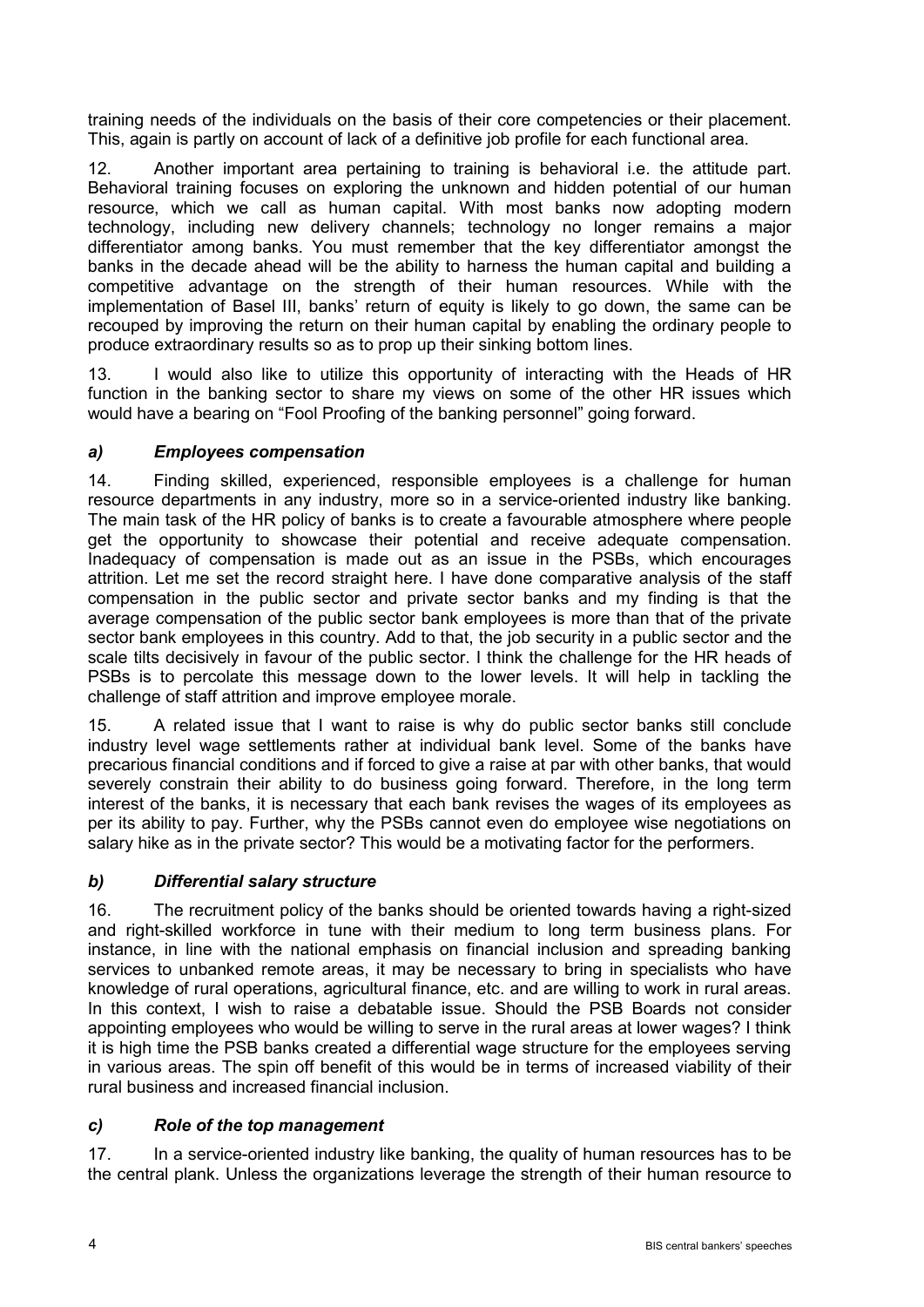the maximum, they would fail miserably in attaining a competitive edge in the global banking arena. This makes the role of the CMD and Board very crucial. The HR policy needs to be strategically aligned and connected with business. Given the criticality of HR issues, they need to be debated at Board level. Boards of banks need to spend quality time on formulation and deliberation of strategies involving leadership development, succession planning for critical levels and specialized areas, performance standards, compensation and rewards management, redesign of organization structure, etc. The banks need to have a policy which clearly spells out the short term and long term HR agenda. The CMDs of the banks should spearhead and champion the HR functions to reduce people's anxieties and simultaneously seek higher levels of productivity and performance. They should also frame policies which helps them manage the expectations of their staff, whether at the lower level or at the middle management level.

### **Road ahead**

18. The current decade is already proving to be a challenging one for the HR professionals in banks, particularly for those in the public sector banks. This is because of the significant number of employees retiring during this decade. This not only poses unique challenges but also presents opportunities for HR managers across the industry. At stake is a chance to transform HR practices and create a workforce that can provide individual banks with a strategic edge in an environment that is likely to become increasingly competitive in the days ahead. The "retirement decade" provides an opportunity, especially for the PSBs, to transform their work force by hiring the right talent, right-sizing and right-skilling them and thereby bringing about a cultural transformation in the functioning of these banks. As the crop of the 70s bid good bye, the banks have moved on to a fast paced recruitment spree to welcome the gen next. The banks cannot afford to be complacent while recruiting new set of employees as their recruitment decisions today would determine the performance of their respective organizations over the coming decades. They must use more statistical tools to foresee their manpower needs over the medium to long term and prepare themselves by better planning. Sound MIS should form the basis of all manpower planning decisions including recruitment, placement, performance management, etc. The gap in knowledge and work experience between the outgoing and incoming groups is, however, significant and the impact of this transition could be potentially disruptive. This gap needs to be filled by "mentoring and coaching" the new incumbents by senior executives. The transfer of knowledge from mentor to mentee should be fast. Moreover, the mentor need not be physically present with the mentees; they can be together with the help of technology, sitting at two different places.

19. Although the banks in India have come a long way, they still have a lot of catching up to do to reach international standards. The gap in service delivery standards, innovations in products and services, corporate governance standards, creation of structured financial solutions, etc. is still quite wide. Our efficiency and productivity levels do not compare well, even with Asian standards. Our Risk Management systems also need to be strengthened to match global standards. The HR function has a very significant part to play if our banks have to improve on these measures and reach global standards.

20. We all know that banking in the future is going to be quite different from what we have seen and experienced in the past. Hence, we must be willing to shed the methods, structures, policies and technologies that succeeded in the past while retaining the useful elements. Most importantly, our employees' must get away from yesterday's mindsets and you as the HR chiefs; have a very critical role in ensuring this transition. Technology is also compelling us to reinvent ourselves, our methods and our way of doing business. As Peter Drucker, the American Management Consultant has said "we're in one of those great historical periods that occur every 200 to 300 years when people don't understand the world anymore, when the past is not sufficient to explain the future".